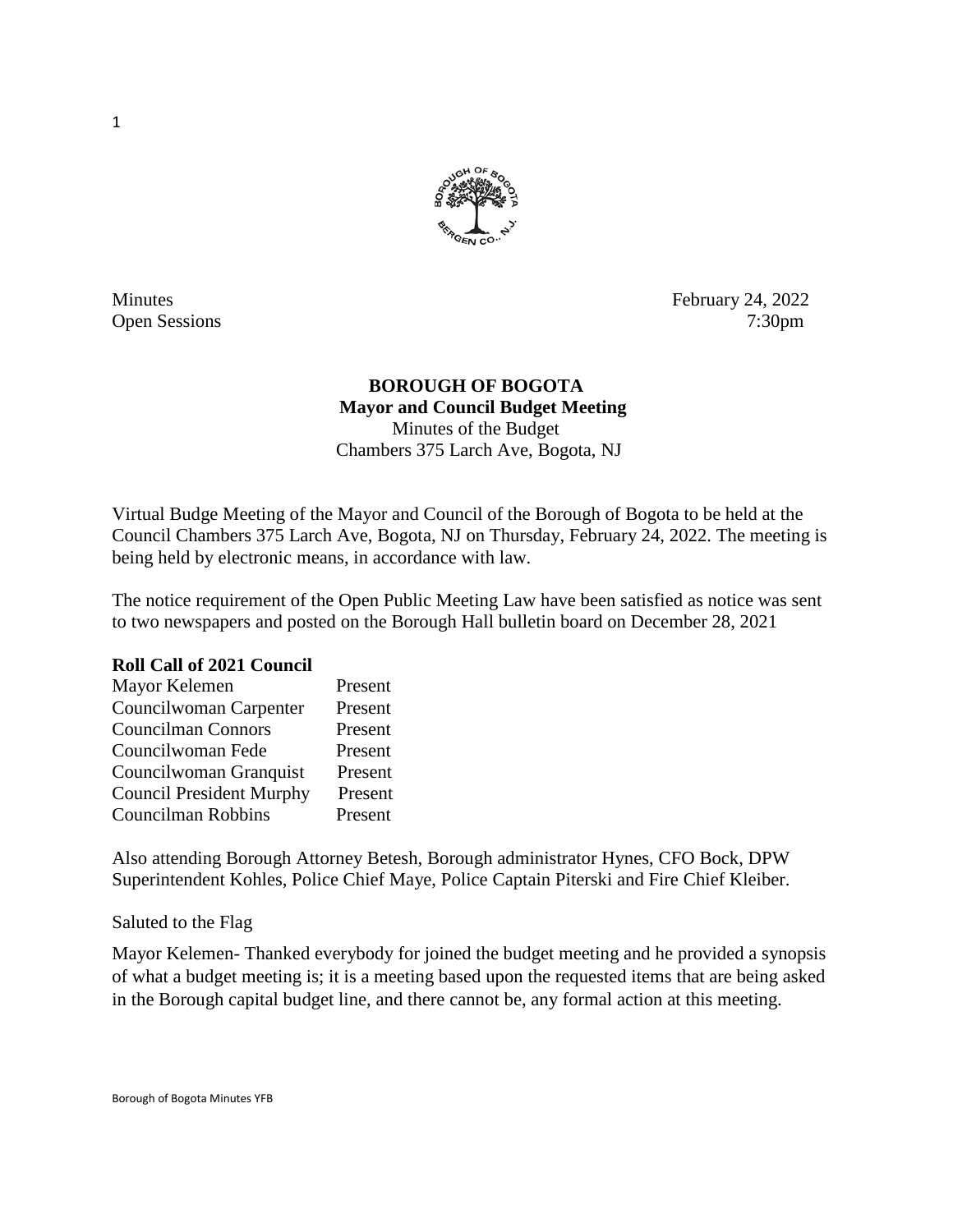This was a chance for the Department Heads to inform the Council of their priorities for the coming year. Department of Public Works, Fire Department and Police Department gave a summary on their Capita Budget requested:.

First Citizen Remarks: One (5) minute time limit per person.

Motioned was made by Councilwoman Carpenter to citizen remarks, seconded by Councilman Robbins. All in favor.

## No citizen's remarks

Closed citizen remarks – Motioned by Councilman Connors seconded by Carpenter all in favor.

# **Budget Hearing on Capital Budget Requests: These were proposes placed before the Council members of needs for the future.**

Department of Public Work superintendent Mr. Kohles expressed interested in a new main garbage truck. This would be used to collect recyclables, lawn trash, and be used at a snow plow in the winter. It was mention that one of the current truck is near its workable age, and is in need of constant repair.

- A. 2023 Garbage Recycling Truck w / a plow, budget price is \$ 285,000.00
- B. 2023 Hook & Go Truck with a salter, plow, chipper body and a dumpster concerned body budget price is \$227,000.00
- C. He explained the 2009 Hook  $&$  Go truck have electrical issues and often at the repair shop.

For his 2022 Operating Budget for DPW: Mr. Kohles requested an additional \$15,000 for maintenance of the equipment

## **Police Chief Maye: Capital Budget Bogota Police Department:**

The Bogota Police Department talked about the need to replace the portable radio. These will allow the Department to integrate their system to communicate with the Bergen County system.

A. Roger's Group Policy and Procedures Options (B), power DMS, and Radios. \$27,500.00 \$3,964.01 B. Radios for the department, State contracted at \$254,390 Adjustments \$1145.59

Total for the department \$287,000.00 State Contract

2